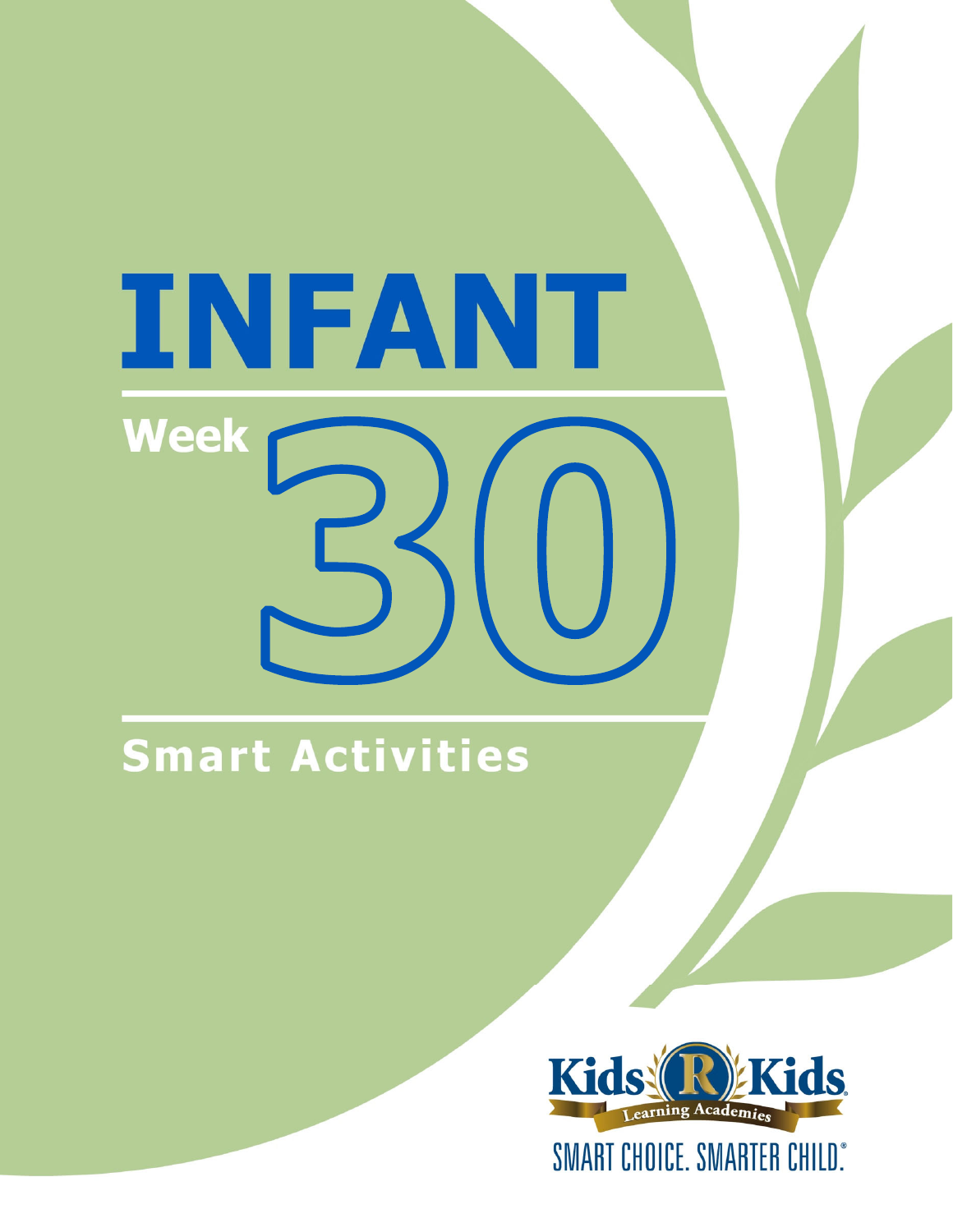# Day 1 **Week 30**

#### **Scarecrow**

#### **Materials:** picture of a scarecrow **Instructions:**

- 1. Hold your baby and say, "This is a scarecrow."
- 2. Talk about its features as you share the picture.
- 3. Encourage responses as you promote language development.



#### **Happy Scarecrow**

**Materials:** paper bag, yarn, glue, paper, markers

**Preparation:** Gather materials. Draw features of the scarecrow.

#### **Instructions:**

- 1. Hold your baby and say, "We are going to make a scarecrow using a paper bag."
- 2. Assist your baby with gluing features on the bag.
- 3. Verbalize the process as you assist with this art project.
- 4. Encourage and praise all efforts.



#### **Dingle Dangle**

**Materials:** internet access, website: https://youtu.be/Cttjr9pWr0o

**Preparation:** Preview video.

#### **Instructions:**

- <u>IRtps.//youtu.be/cttpleywidd</u><br>**Preparation:** Preview video.<br>**Instructions:**<br>1. Enjoy this sing along call Dingle Dangle Scarecrow.
- 2. Observe as your baby responds to music.
- 3. Praise all efforts.



### **Sign Language "More"**

#### **Instructions:**

- 1. Touch fingertips of both hands in flat-tened "O" hands in front of your chest with palms facing down as if bringing one more hand to the other.
- 2. If you shrug your shoulders while raising the eyebrows, then you are asking if the student wants more.





**Smart Activities**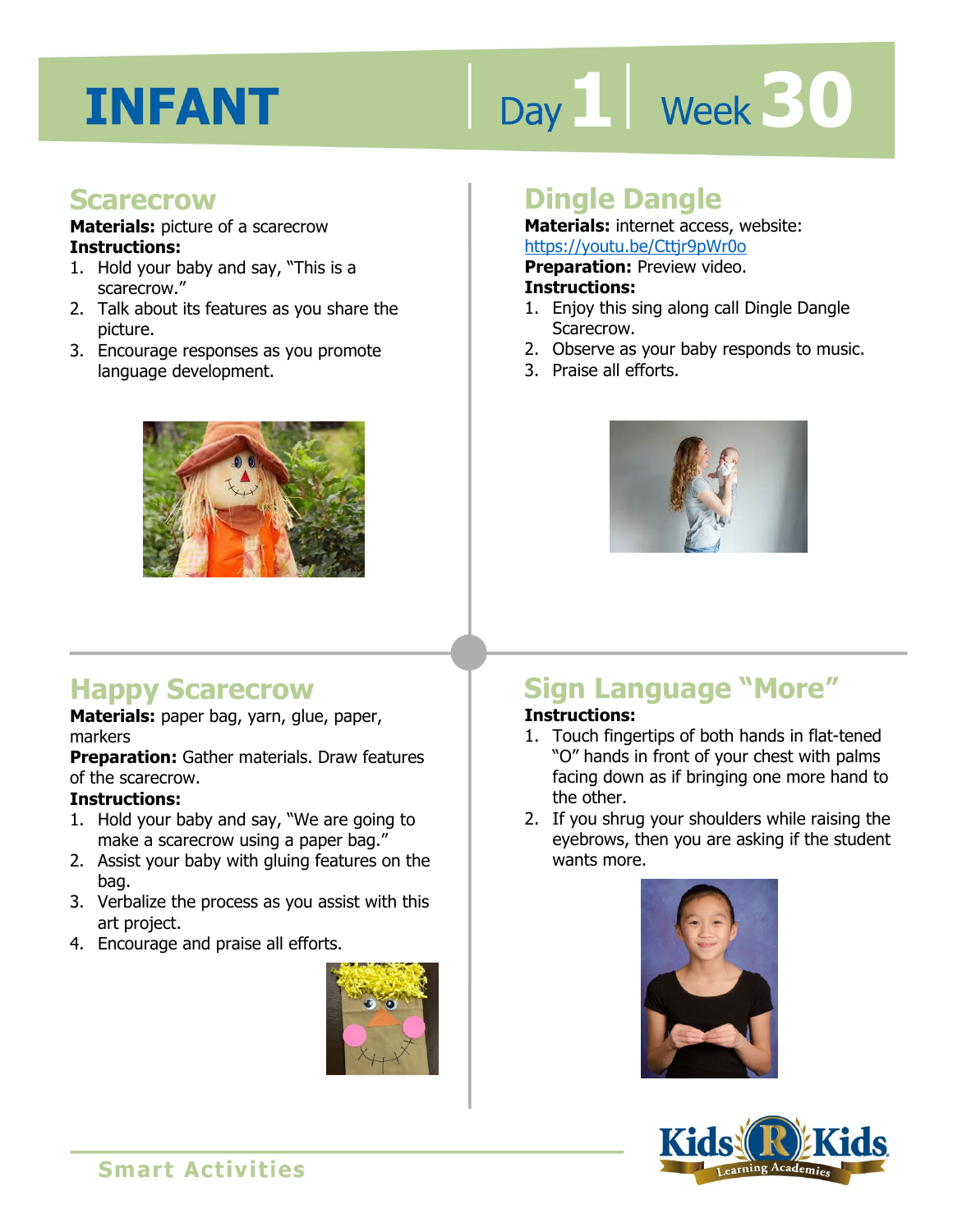# Day 2 **Week 30**

#### **Little Scarecrow**

#### **Instructions:**

1. Hold your baby and say, "We are going to say a rhyme about a scarecrow."

**I'm a little scarecrow** 

I'm a little scarecrow, Raggedy and worn, I wear a hat and a shirt that is torn.

2. Repeat as you promote language development.



#### **Scarecrow Moves**

#### **Materials:** favorite music **Instructions:**

- 1. Hold your baby and say, "We are going to move like a scarecrow."
- 2. Play your favorite music.
- 3. Encourage movements as the wind would move a scarecrow.
- 4. Praise all efforts as your baby responds to music.



#### **Turn Around Scarecrow**

**Materials:** internet access, website: https://youtu.be/geFvOfBQNbE

**Preparation:** Preview video.

#### **Instructions:**

- 1. Enjoy this sing along about a scarecrow.
- 2. Follow the scarecrow's movements as your baby responds to music.



#### **Sign Language "More" Instructions:**

#### 1. Touch fingertips of both hands in flat-tened "O" hands in front of your chest with palms facing down as if bringing one more hand to the other.

2. If you shrug your shoulders while raising the eyebrows, then you are asking if the student wants more.





**Smart Activities**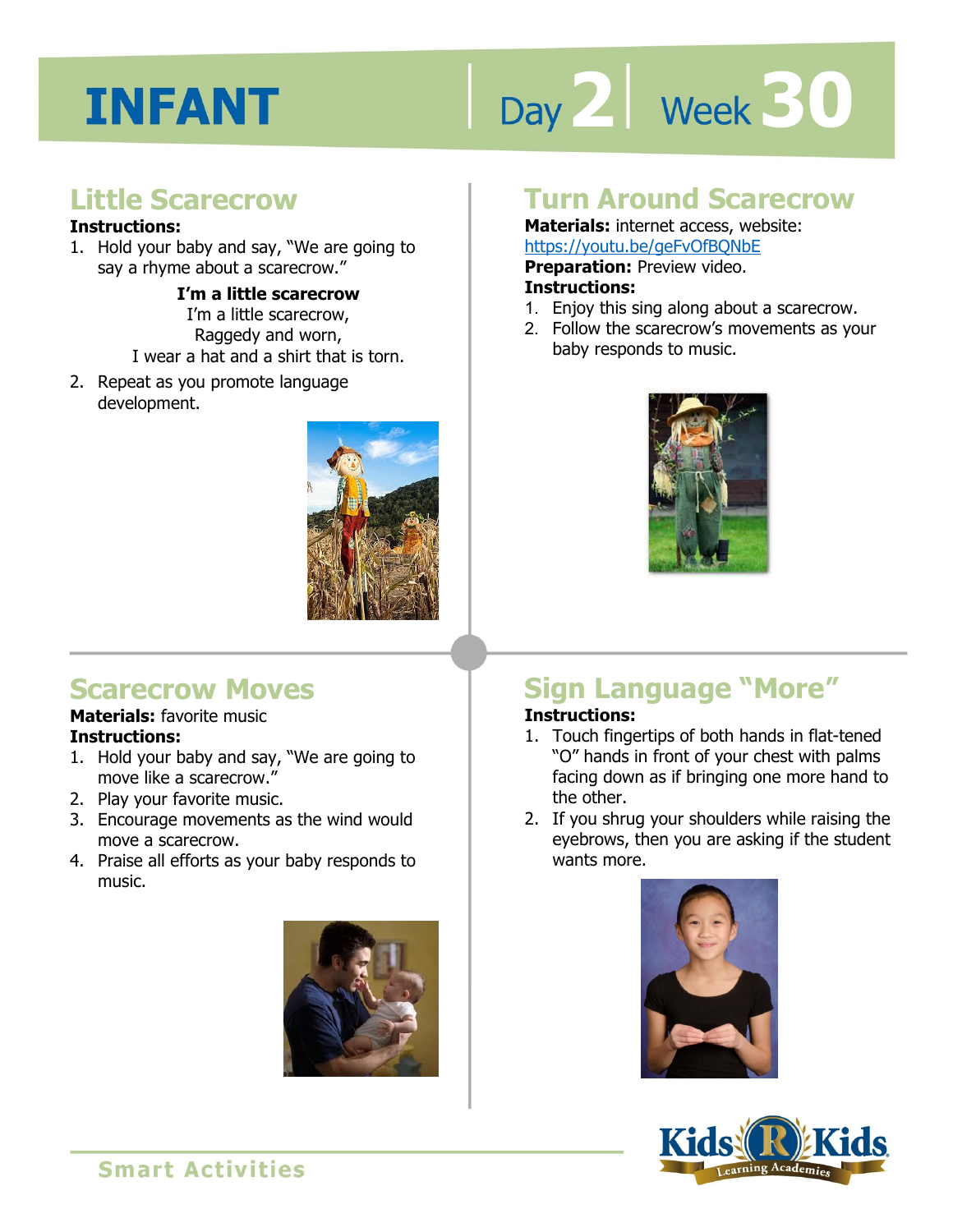# Day 3 | Week 3 0

#### **Scarecrow Ball**

**Materials:** pictures of a scarecrows, ball **Preparation:** Tape pictures on the ball. **Instructions:** 

- 1. Hold your baby and say, "We are going to pass the scarecrow ball."
- 2. Place the ball in your baby's hand.
- 3. Assist and encourage your baby as he/she passes the ball from hand to hand.
- 4. Praise all efforts.



#### **Where's the Scarecrow**

#### **Materials:** cardboard tube, picture of a scarecrow

**Preparation:** Tape picture on the cardboard tube.

#### **Instructions:**

1. Hold your baby and say, "We are going to sing a song about a scarecrow."

#### **Where is the scarecrow**

(in the tune or Ferere Jacques) Where is the scarecrow, Where is the scarecrow (hide) Here I am, here I am (show to your baby) I look so silly; I look so silly Yes, I do, yes, I do.

2. Repeat as you promote language development.



#### **The Hat**

**Materials:** internet access, website: https://youtu.be/MB7m6UJmFoI

**Preparation:** Preview video.

#### **Instructions:**

- **1 4**  1. Enjoy this poem about a scarecrow.
- 2. Encourage and praise listening efforts.



### **Sign Language "More"**

#### **Instructions:**

- 1. Touch fingertips of both hands in flat-tened "O" hands in front of your chest with palms facing down as if bringing one more hand to the other.
- 2. If you shrug your shoulders while raising the eyebrows, then you are asking if the student wants more.



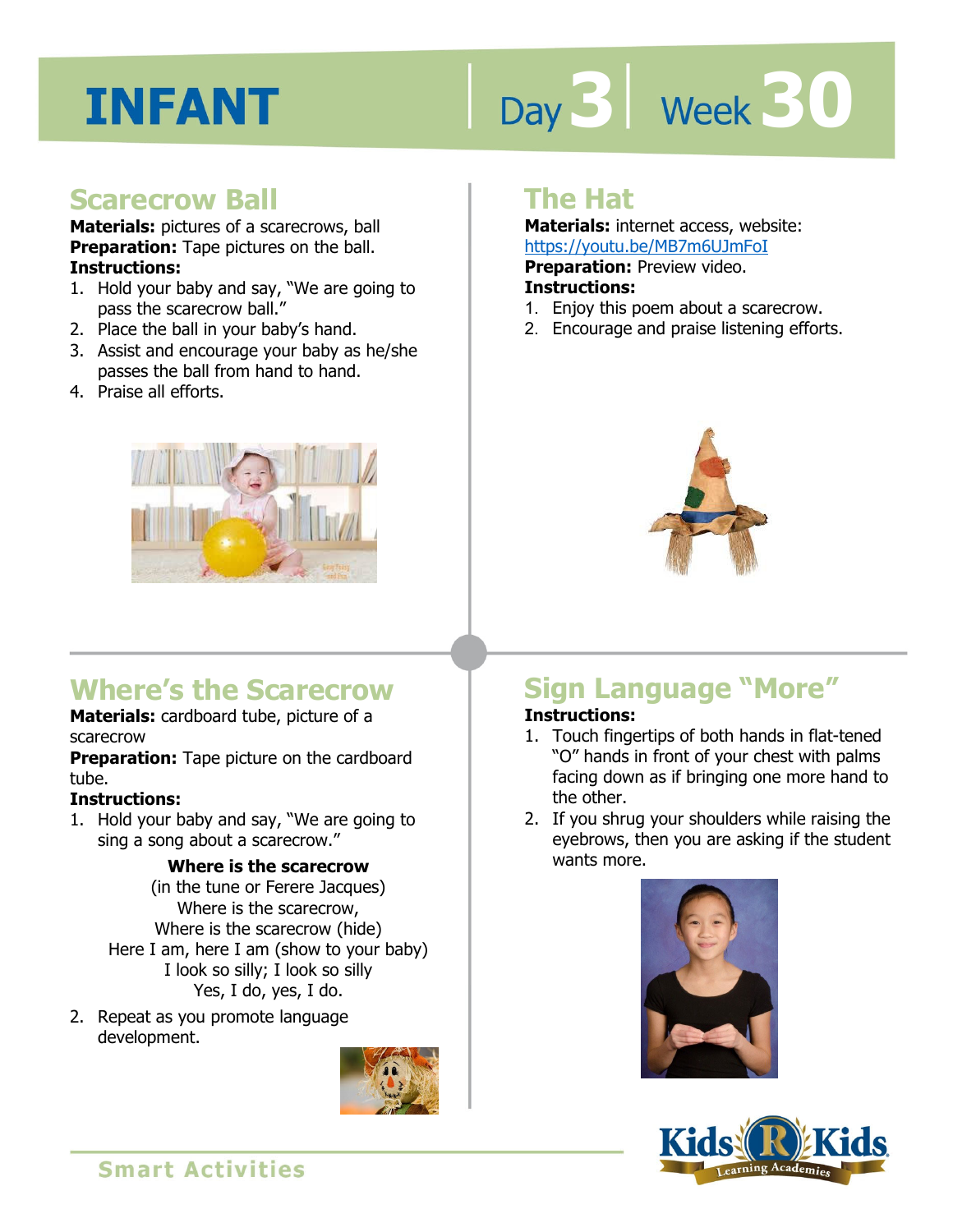# Day 4 **Week 30**

#### **Silly Scarecrow**

#### **Materials:** picture of your baby **Instructions:**

1. Hold your baby and say, "We are going to say a rhyme about a scarecrow."

> **Scarecrow Scarecrow**  Scarecrow, Scarecrow How silly can you be? Shooing away the crows but you Didn't shoo me! (create your own hand movements)

2. Repeat as you promote language development.



#### **Scarecrow Dance**

**Materials:** internet access, website: https://youtu.be/WJxFRbE0fwQ **Preparation:** Preview video.

#### **Instructions:**

- **IRCOS.//YOUGLI.DE/WAT RDLOTWO**<br>**Preparation:** Preview video.<br>**Instructions:**<br>1. Enjoy this video as you dance like a scarecrow with your baby.
- 2. Repeat as your baby responds to music.



#### **Floppy Hat**

**Materials:** paper, scissors, crayons **Preparation:** Cut out a hat from the paper. **Instructions:** 

- 1. Hold your baby and say, "We are going to color a scarecrow's hat."
- 2. Assist your baby in coloring the hat.
- 3. Praise and encourage all efforts as your baby uses the art materials.
- 4. Enjoy this priceless art.



#### **Sign Language "More" Instructions:**

#### 1. Touch fingertips of both hands in flat-tened "O" hands in front of your chest with palms facing down as if bringing one more hand to the other.

2. If you shrug your shoulders while raising the eyebrows, then you are asking if the student wants more.